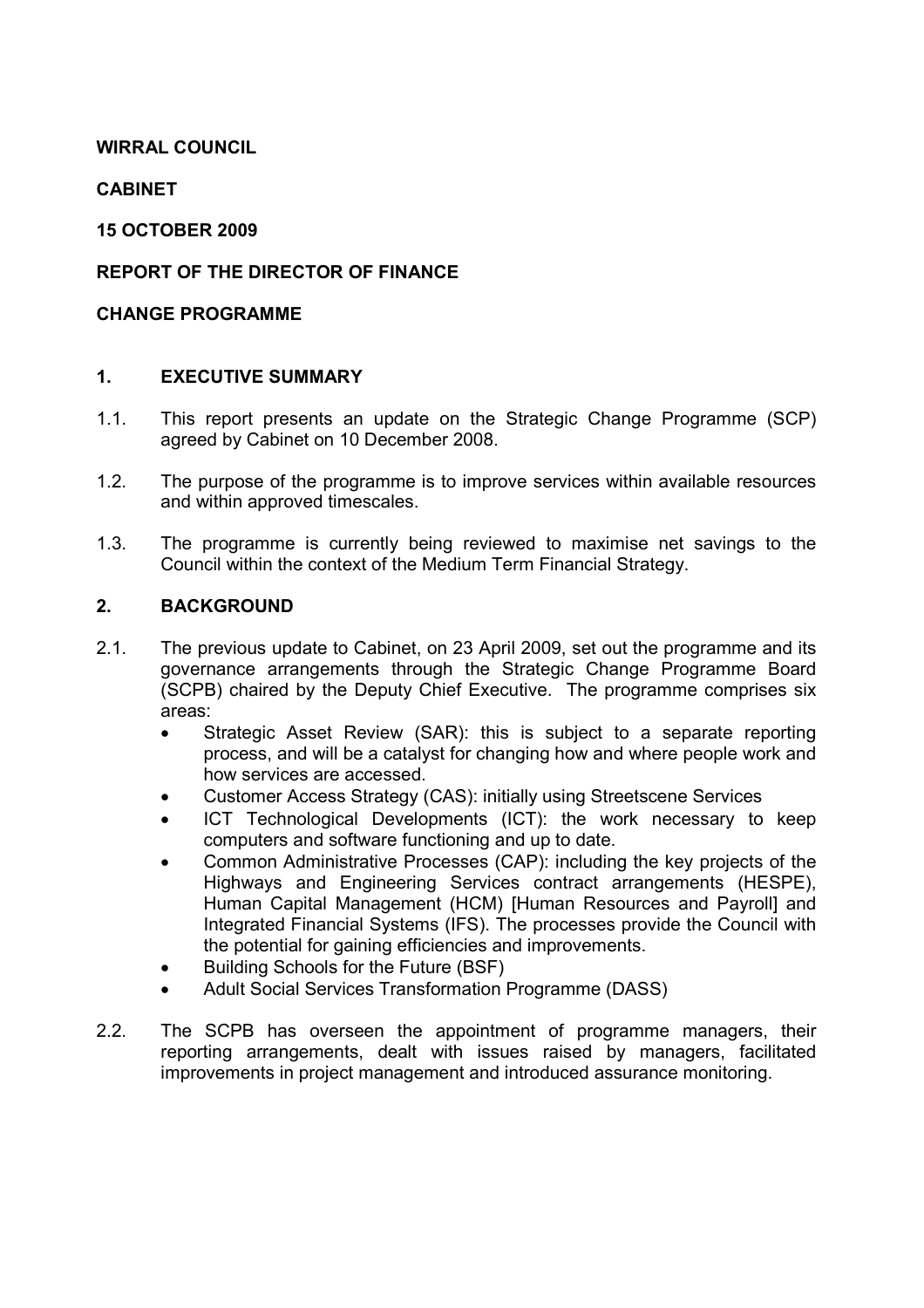- 2.3. The SCP has been the subject of review by Chief Officers, and a number of amendments have been made to the programme since the original programme was agreed by Cabinet on 10 December 2008.
- 2.4. The current programmes are appended.

#### 3. ASSURANCE SUMMARY

#### 3.1. SAR Programme

- 3.1.1 Project Initiation Documents (PIDs) have been produced for two key projects and an informative written progress report provided for another. Project managers have agreed that existing PIDs will be expanded to encompass key elements, and that there will be timely and informative reporting of progress across all projects in future.
- 3.1.2 Savings and associated milestones identified are:
	- £2.3m has been removed from the 2009/2010 revenue budget in respect of the proposed disposals after taking into account the Cabinet decision of 1 October 2009.
	- £1m will be removed from the 2011/2012 revenue budget in respect of the Office Review.
- 3.1.3 There will need to be renewed focus on the programme if these savings are to be achieved.

#### 3.2 CAS Programme

- 3.2.1 PIDs have been produced for several key projects. Further work is needed to complete project documentation.
- 3.2.2 The future workload of the CAS Programme remains to be reviewed through a refresh of the business case and options.
- 3.2.3 Savings and associated milestones identified are:
	- £100,000 saving from the 2010/2011 revenue budget.

#### 3.3 ICT Programme

- 3.3.1 The three key projects are Government Connect, Desk Top Virtualisation and Business Continuity.
- 3.3.2 Work is progressing on an overall IT implementation plan to support the rest of the SCP.
- 3.3.3. No specific savings have been identified.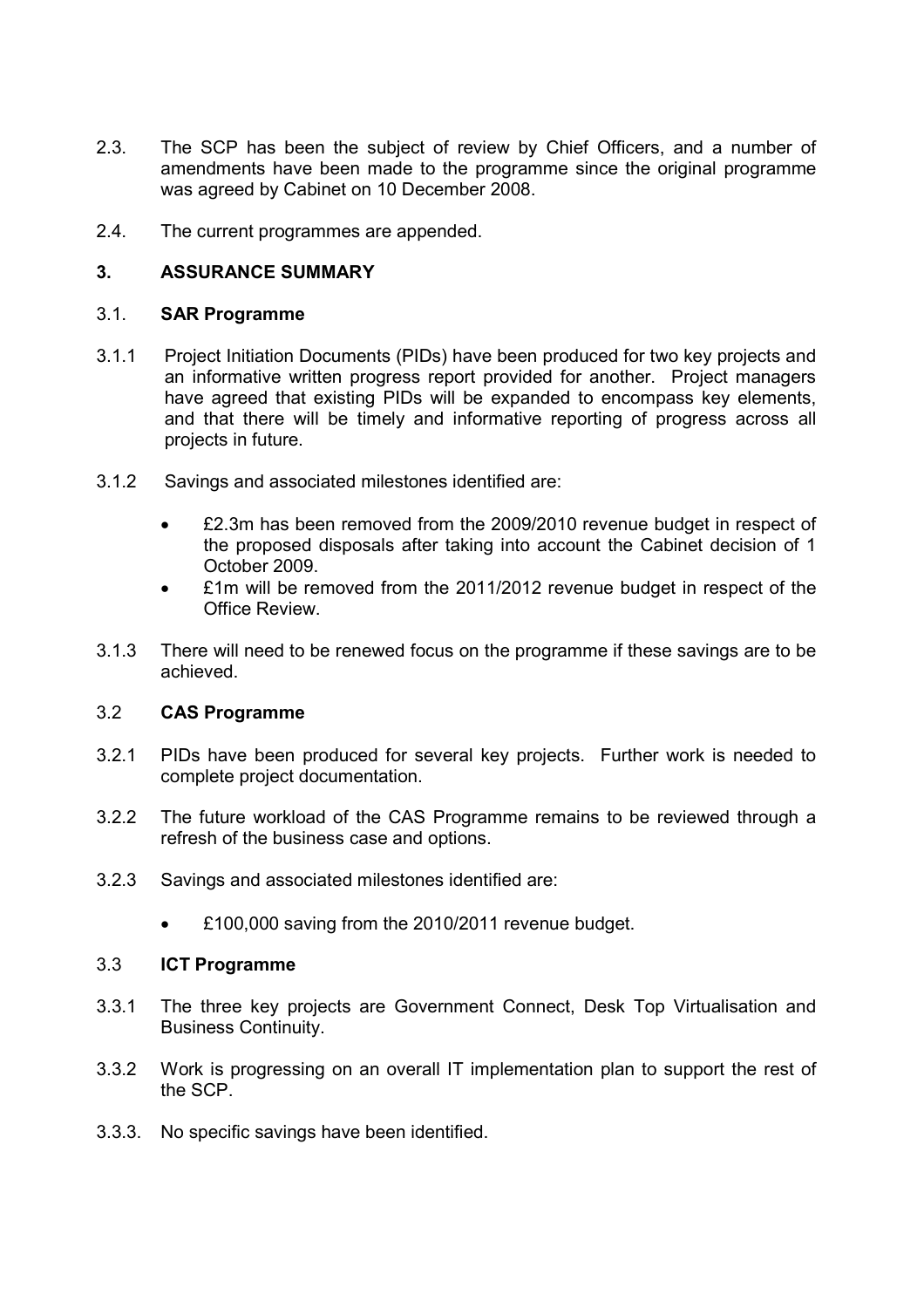### 3.4 CAP Programme

- 3.4.1 Project Initiation Documents (PIDs) having been updated for two projects HR & Payroll and Local Land and Property Gazetteer/Geographical Information System (LLPG/GIS).
- 3.4.2 There are three other key projects: HESPE, Procurement and Transport.
- 3.4.3 Savings and associated milestones identified are:
	- HR & Payroll Efficiencies arising from this project are currently being developed and outlined in a report elsewhere on this agenda.
	- No savings have been identified so far in the other projects, but they will be highlighted appropriately as part of the detailed scoping stage.

### 3.5 BSF Programme

- 3.5.1 The programme is progressing well.
- 3.5.2 Given other capital schemes within the Children and Young People's Department, there is a need to ensure that staffing resources are managed appropriately.
- 3.5.3 No specific savings have been identified.

#### 3.6 DASS Programme

- 3.6.1 The programme managers within the DASS Transformation Programme have all confirmed that progress has been made in each area.
- 3.6.2 Work needs to progress around the clarity of planning and identification of milestones.
- 3.6.3 The currently identified financial implications are noted in the Appendix.

#### 4 FINANCIAL AND STAFFING IMPLICATIONS

- 4.1 The identified financial implications of the programme are detailed in the Appendix.
- 4.2 £1.5m for each of four years has been included in the Capital Programme for the ICT implications of the SAR.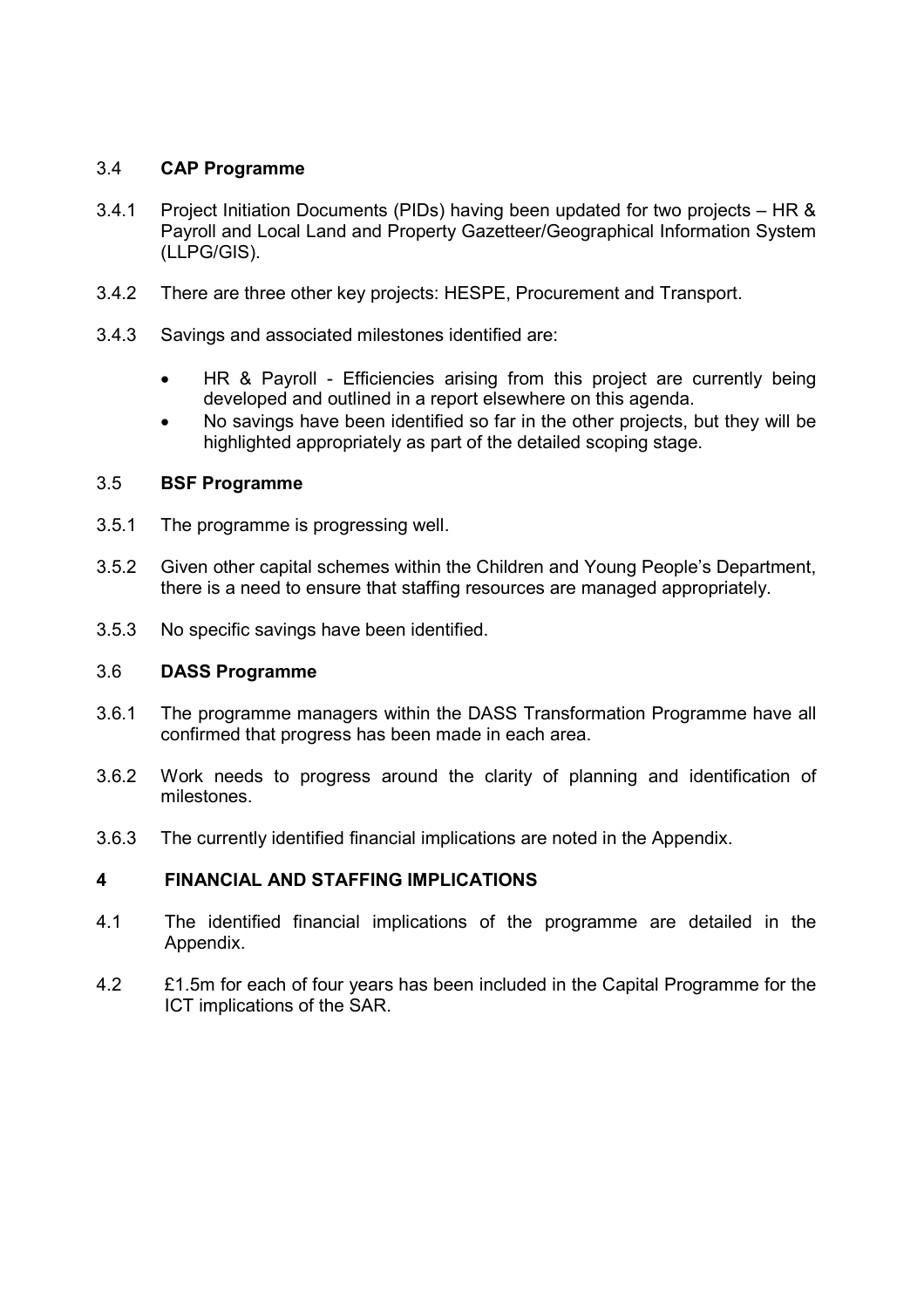## 5 EQUAL OPPORTUNITIES IMPLICATIONS

5.1 There are none arising form this report.

## 6 HUMAN RIGHTS IMPLICATIONS

6.1 There are none arising from this report.

### 7 LOCAL AGENDA 21 IMPLICATIONS

7.1 There are none arising from this report.

## 8 COMMUNITY SAFETY IMPLICATIONS

8.1 There are none arising from this report.

### 9 PLANNING IMPLICATIONS

9.1 There are none arising from this report.

### 10 LOCAL MEMBER SUPPORT IMPLICATIONS

10.1 There are none arising from this report.

#### 11 BACKGROUND PAPERS

11.1 None.

#### 12 RECOMMENDATIONS

- 12.1 That Cabinet agrees the revised Strategic Change Programme.
- 12.2 That an enhanced Strategic Change Programme detailing timescales and potential savings be reported to a future Cabinet.

IAN COLEMAN DIRECTOR OF FINANCE

FNCE/280/09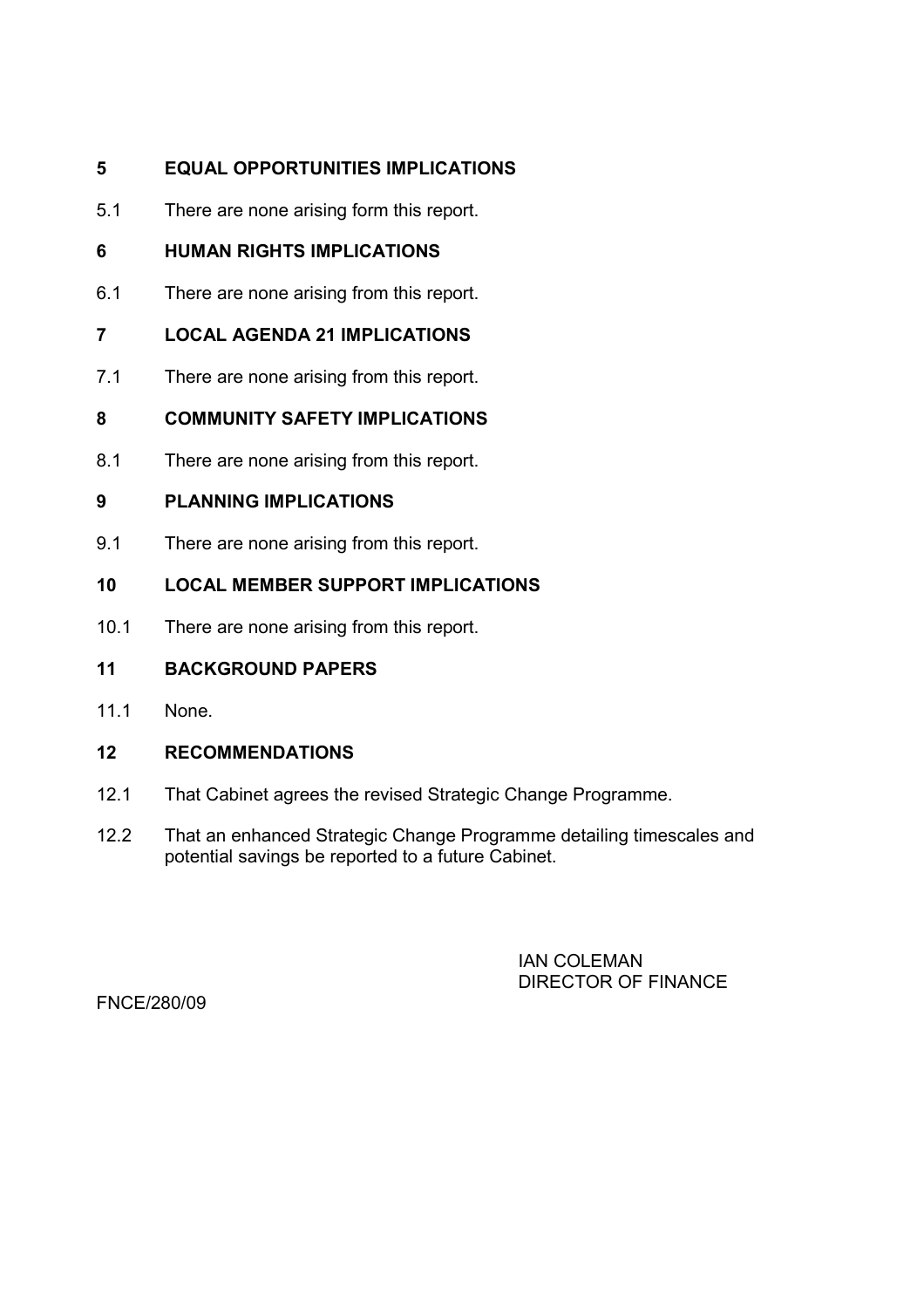# SAR PROGRAMME

| <b>Project Group</b>                                                                                                       | By April 2010                                                                                                     | By April 2011                             | By April 2012 |
|----------------------------------------------------------------------------------------------------------------------------|-------------------------------------------------------------------------------------------------------------------|-------------------------------------------|---------------|
| 1. Service Rationalisation, and<br>Asset Improvement through a<br>£20 million capital investment<br>over the next 4 years. | Achieve budgeted saving from<br>revised SAR Programme of<br>£2.3m.                                                |                                           |               |
| 2. Community asset transfer<br>(CAT) programme (including<br><b>Community Centres)</b>                                     |                                                                                                                   | Complete transfers                        |               |
| 3. Disposal of surplus assets.                                                                                             |                                                                                                                   | Complete disposals                        |               |
| 4. Review of Office and<br>Administrative Buildings Review.                                                                |                                                                                                                   | Achieve annual revenue savings<br>of £1m. |               |
| 5. Regeneration of Seacombe<br>Village:                                                                                    | Soft market testing;<br>а.<br>Work up possible<br>b.<br>development concepts;<br>Land assembly.<br>$\mathsf{C}$ . |                                           |               |
| 6. Other associated projects,<br>including leisure Centres.                                                                |                                                                                                                   |                                           |               |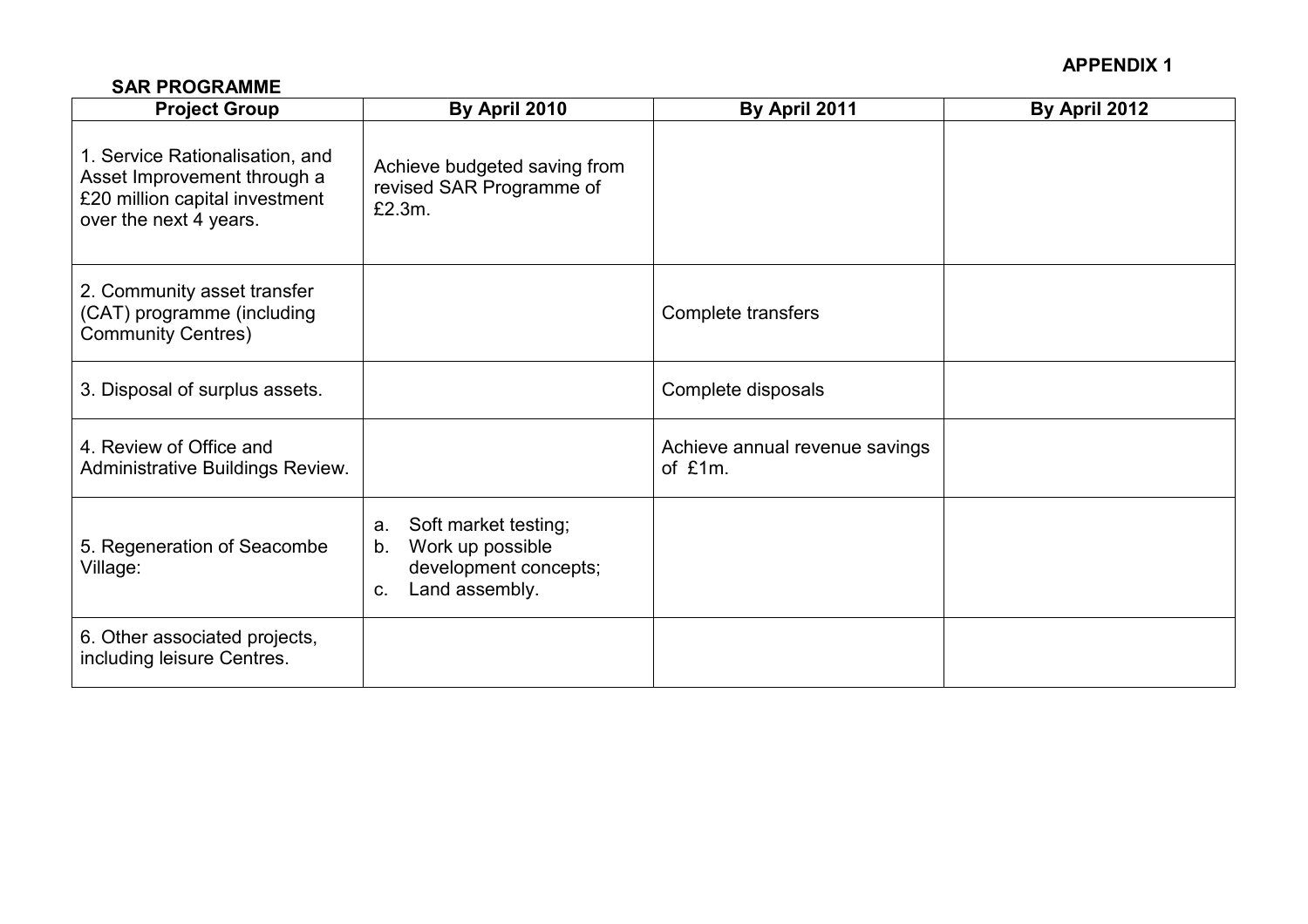# CAS PROGRAMME

| <b>Project Group</b>                      | By April 2010                                                                                                               | By April 2011                               | By April 2012 |
|-------------------------------------------|-----------------------------------------------------------------------------------------------------------------------------|---------------------------------------------|---------------|
| 1. Streetscene                            | Enhanced use of back office<br>technology to move service<br>enquiries to lower cost channels<br>and reduce failure demand. | Achieve annual revenue savings<br>of £100k. |               |
| 2. Central Advice and Duty<br>Team (CADT) | Project completion in October<br>2009.                                                                                      |                                             |               |
| 3. Aids and Adaptations service           | Project completion.                                                                                                         |                                             |               |

# ICT PROGRAMME

| <b>Project Group</b>                                                                                    | By April 2010                                                                                                                                                                                                                                                                                                                                              | By April 2011                                                    | By April 2012 |
|---------------------------------------------------------------------------------------------------------|------------------------------------------------------------------------------------------------------------------------------------------------------------------------------------------------------------------------------------------------------------------------------------------------------------------------------------------------------------|------------------------------------------------------------------|---------------|
| 1. Efficient and secure exchange<br>of information within the public<br>sector.<br>(Government Connect) | Implement secure email.<br>a.<br>Support the continued<br>b.<br>delivery of revenue and<br>benefit system by provision<br>of secure route between<br>Council and DWP.<br>Enable In and out of Work<br>$\mathbf{C}$ .<br>project to be implemented.<br>Enable exchange of<br>d.<br>encrypted information.<br>First phase completed<br>е.<br>September 2009. | Second phase to be complete by<br>September 2010.                |               |
| 2. Business continuity                                                                                  | Phase 1: Agree the solution and<br>implementation plan.                                                                                                                                                                                                                                                                                                    | Phase 2: Latest start for<br>implementing the agreed<br>solution |               |
| 3. Desk Top Virtualisation i.e.<br>centralise desk top processing.                                      | Agree the solution and<br>implementation plan.                                                                                                                                                                                                                                                                                                             | Roll out as required by SAR.                                     |               |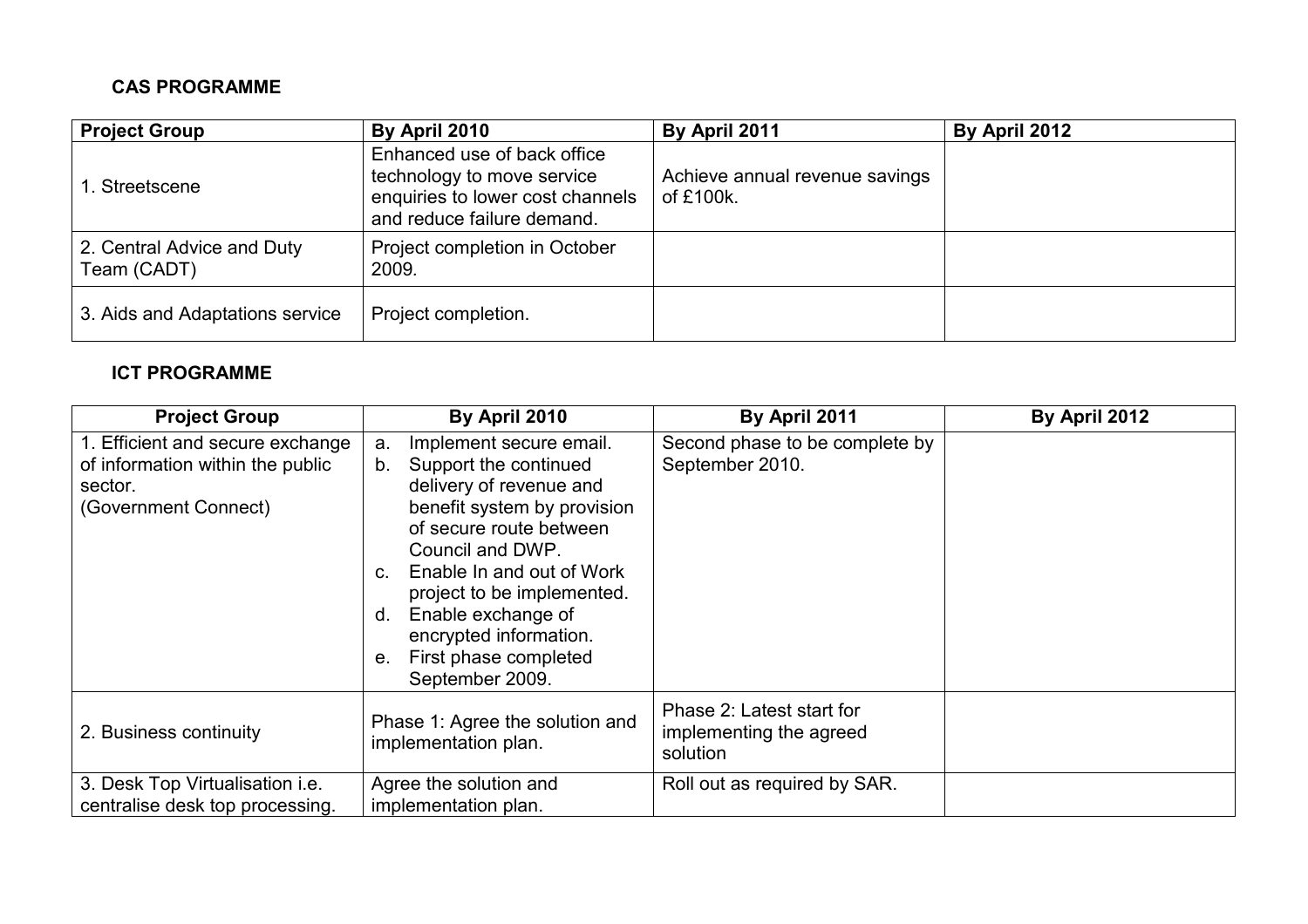### CAP PROGRAMME

| <b>Project Group</b>                                                                                                   | By April 2010                                                                                                                                                                                                                                                                                           | By April 2011                                                                                                                                                                                                                                               | By April 2012                                                                                                               |
|------------------------------------------------------------------------------------------------------------------------|---------------------------------------------------------------------------------------------------------------------------------------------------------------------------------------------------------------------------------------------------------------------------------------------------------|-------------------------------------------------------------------------------------------------------------------------------------------------------------------------------------------------------------------------------------------------------------|-----------------------------------------------------------------------------------------------------------------------------|
| 1. Human Resources and Payroll                                                                                         | HR & payroll System procured.<br><b>Business Process Analysis</b><br>undertaken and "to be" defined<br>for:<br>Core HR & payroll<br>a.<br>Absence Management<br>b.<br>Recruitment<br>C.<br><b>Timesheets</b><br>d.<br><b>Expenses</b><br>е.                                                             | Core HR & Payroll<br>a.<br>implemented.<br>Self service modules in<br>$b_{\cdot}$<br>place for Phase 1:<br>• Employee/manager self<br>service update and<br>reporting<br>• Absence management<br>• Time Sheets<br>On-line recruitment<br>• On-line expenses | Self service fully operational in<br>departments.<br>Financial implications as per<br>HR/Payroll proposals to be<br>agreed. |
| 2. Appropriate access to a<br>corporate database of<br>geographical and property data<br>to support service provision. | Make appropriate data<br>a.<br>available to the public via<br>the Council web site.<br>Information available to be<br>$b_{\cdot}$<br>agreed with service<br>providers.<br><b>Additional mapping</b><br>C.<br>information made available<br>to staff.<br>Further integration of<br>d.<br>Council systems | Additional mapping information<br>made available on the website.                                                                                                                                                                                            |                                                                                                                             |
| 3. HESPE: Highway Services<br>Management System.                                                                       | Full electronic exchange<br>a.<br>with contractors system;<br>development of<br>management information.<br>Cessation of legacy<br>b.<br>Engineers' Systems and<br>manual procedures.                                                                                                                    | Development of a single Asset<br>Management, Geographical<br>Information System (GIS) for<br>Engineering assets including<br>Gullies, Street Lighting, Bridges<br>and street furniture.                                                                     |                                                                                                                             |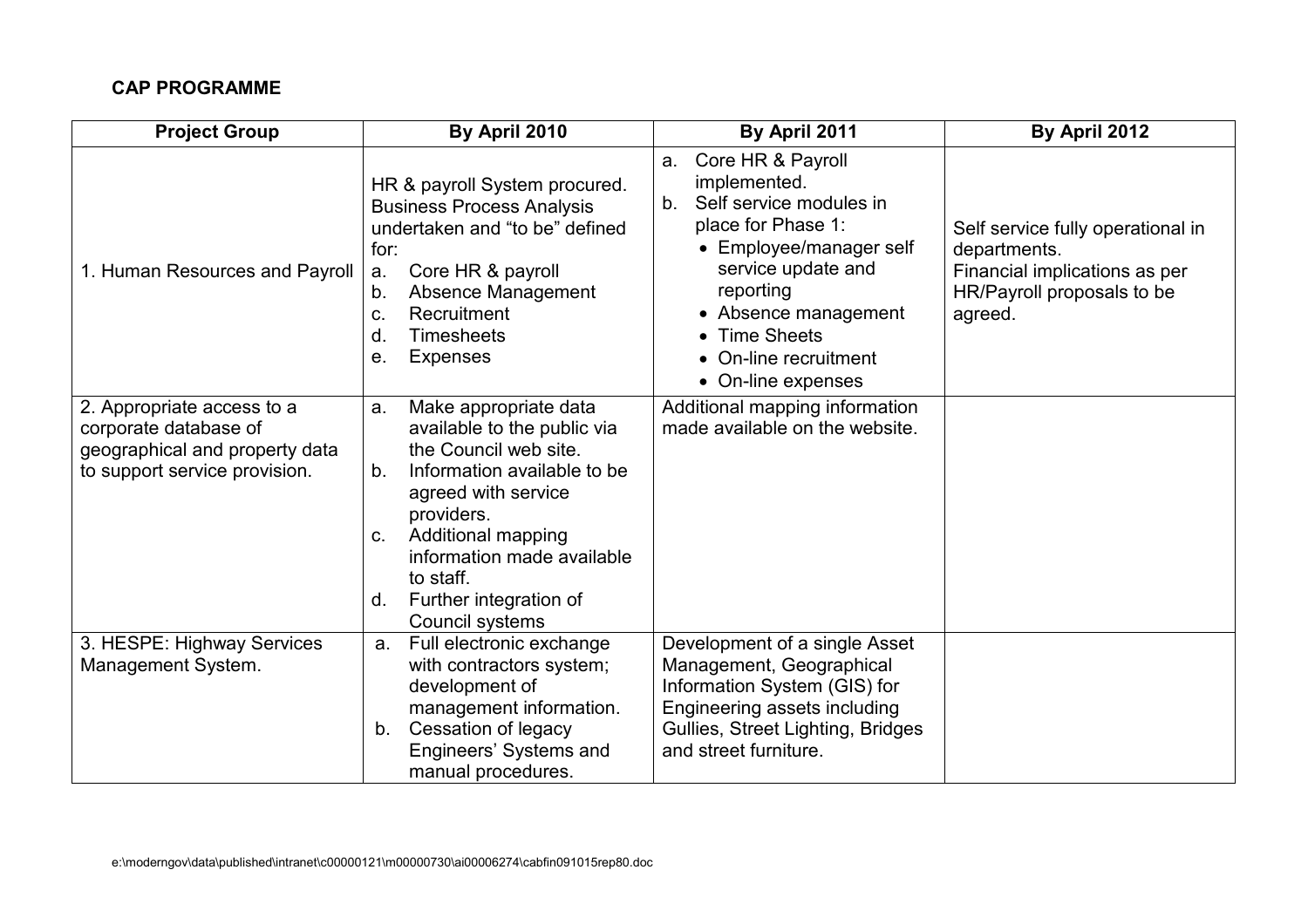### CAP PROGRAMME

| <b>Project Group</b> | By April 2010                                                                                                                                                                                      | By April 2011                                                                 | By April 2012 |
|----------------------|----------------------------------------------------------------------------------------------------------------------------------------------------------------------------------------------------|-------------------------------------------------------------------------------|---------------|
| 4. Procurement       | Implement proposals<br>concerning:-<br>a. Replacement of manual<br>invoice processing,<br><b>Increased Catalogue</b><br>b.<br>coverage and reducing<br><b>Purchase Co-ordinators</b><br>workloads. | Realise staff savings for those<br>involved with payments and<br>procurement. |               |
| 5. Transport         | Development of long term<br>strategy for cost effective<br>provision of transport                                                                                                                  | Implementation of long-term<br>strategy.                                      |               |

### BSF PROGRAMME

| <b>Project Group</b>                                                                                          | By April 2010                                                                                                    | By April 2011                                                                                                                                                                      | By April 2012 |
|---------------------------------------------------------------------------------------------------------------|------------------------------------------------------------------------------------------------------------------|------------------------------------------------------------------------------------------------------------------------------------------------------------------------------------|---------------|
| 1. Woodchurch High School -<br>One School Pathfinder                                                          | 80% completion of Construction<br>(Phase 1).                                                                     | Phase 1 – new school build<br>completed<br>Phase $2$ – demolition of existing<br>school building completed.<br>Advanced stage of creating<br>external play spaces and<br>landscape |               |
| 2. Work with Girls' Day School<br>Trust to deliver Wirral Academy<br>1 (Birkenhead High School for<br>Girls). | Appointed technical advisor<br>Outline business case developed<br>Project plans, risk & issues logs<br>developed | Construction phase commenced.                                                                                                                                                      |               |
| 3. Wirral Academy 2 (boys)                                                                                    | Appointment of Technical<br>Advisor.<br>Procurement exercise underway.                                           | Construction phase commenced.                                                                                                                                                      |               |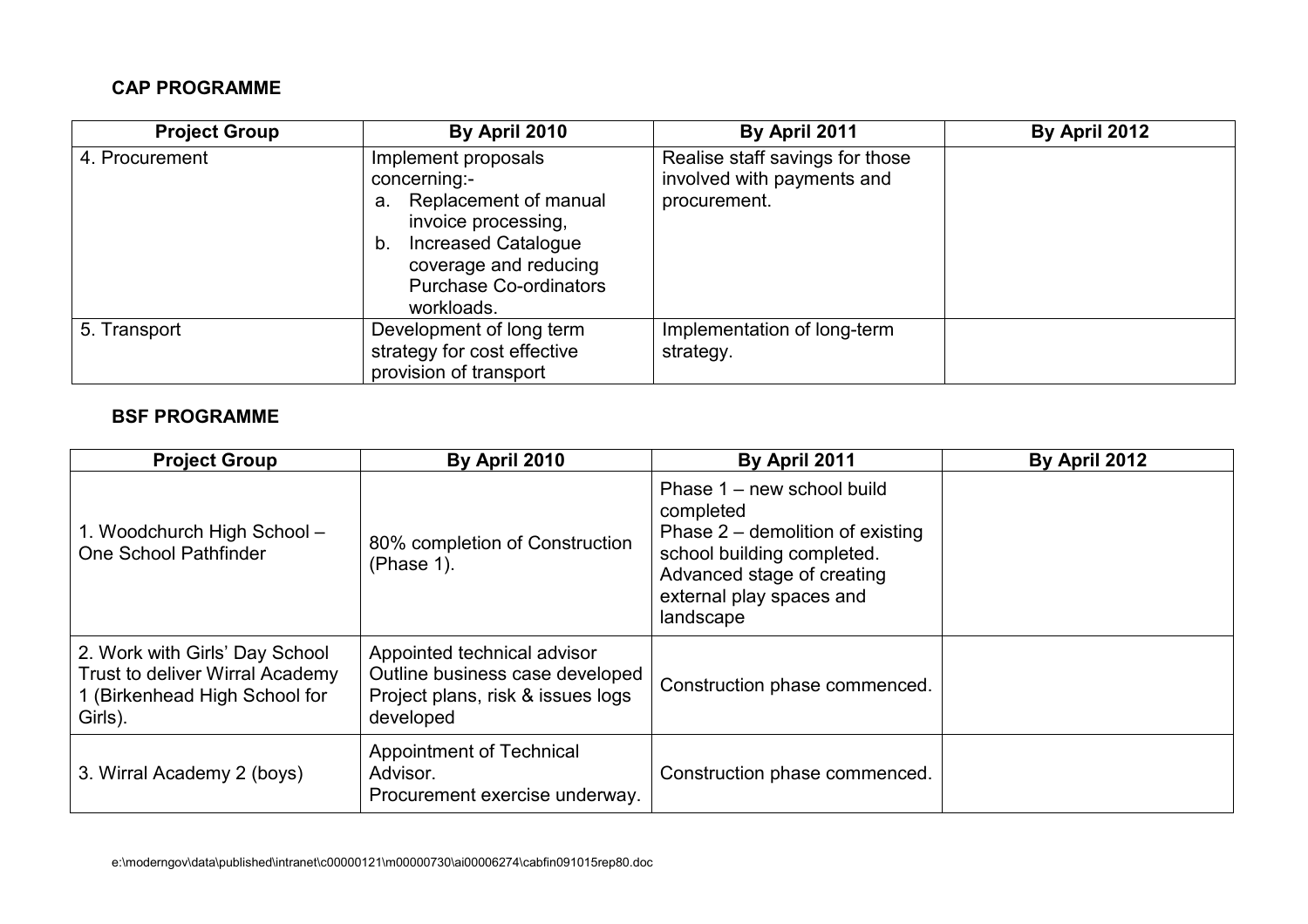### BSF PROGRAMME

| <b>Project Group</b>                                         | By April 2010                                                                  | By April 2011 | By April 2012 |
|--------------------------------------------------------------|--------------------------------------------------------------------------------|---------------|---------------|
| 4. Wirral Academy 3 (mixed<br>academy on the Park High site) | Appointment of Technical<br>Advisor.<br>Discussions held with PFI<br>provider. |               |               |

### DASS PROGRAMME

| <b>Project Group</b>                                                   | By April 2010                                                                                                                                                                          | By April 2011                                                                                                                                                                                                                                                                                                                | By April 2012 |
|------------------------------------------------------------------------|----------------------------------------------------------------------------------------------------------------------------------------------------------------------------------------|------------------------------------------------------------------------------------------------------------------------------------------------------------------------------------------------------------------------------------------------------------------------------------------------------------------------------|---------------|
| 1. Personal Budgets & Self<br><b>Directed Support</b>                  | Pilot complete.<br>a.<br>Evaluation undertaken.<br>b.<br>Wider roll out scoped and<br>C.<br>planned.                                                                                   | By October 2010 all new<br>a.<br>service users assessed as<br>needing support are<br>offered a personal budget.<br>By October 2010 all<br>b.<br>service users whose care<br>plan is scheduled for<br>review is offered a<br>personal budget.<br>30% of eligible service<br>C.<br>users and carers have a<br>personal budget. |               |
| 2. Provision of Access to<br>Services 24 hours a day, 7 days<br>a week | Joint Board established to<br>a <sub>1</sub><br>confirm options and<br>proposals for future out of<br>hours service provision.<br>Project outcomes currently<br>b.<br>being developed. |                                                                                                                                                                                                                                                                                                                              |               |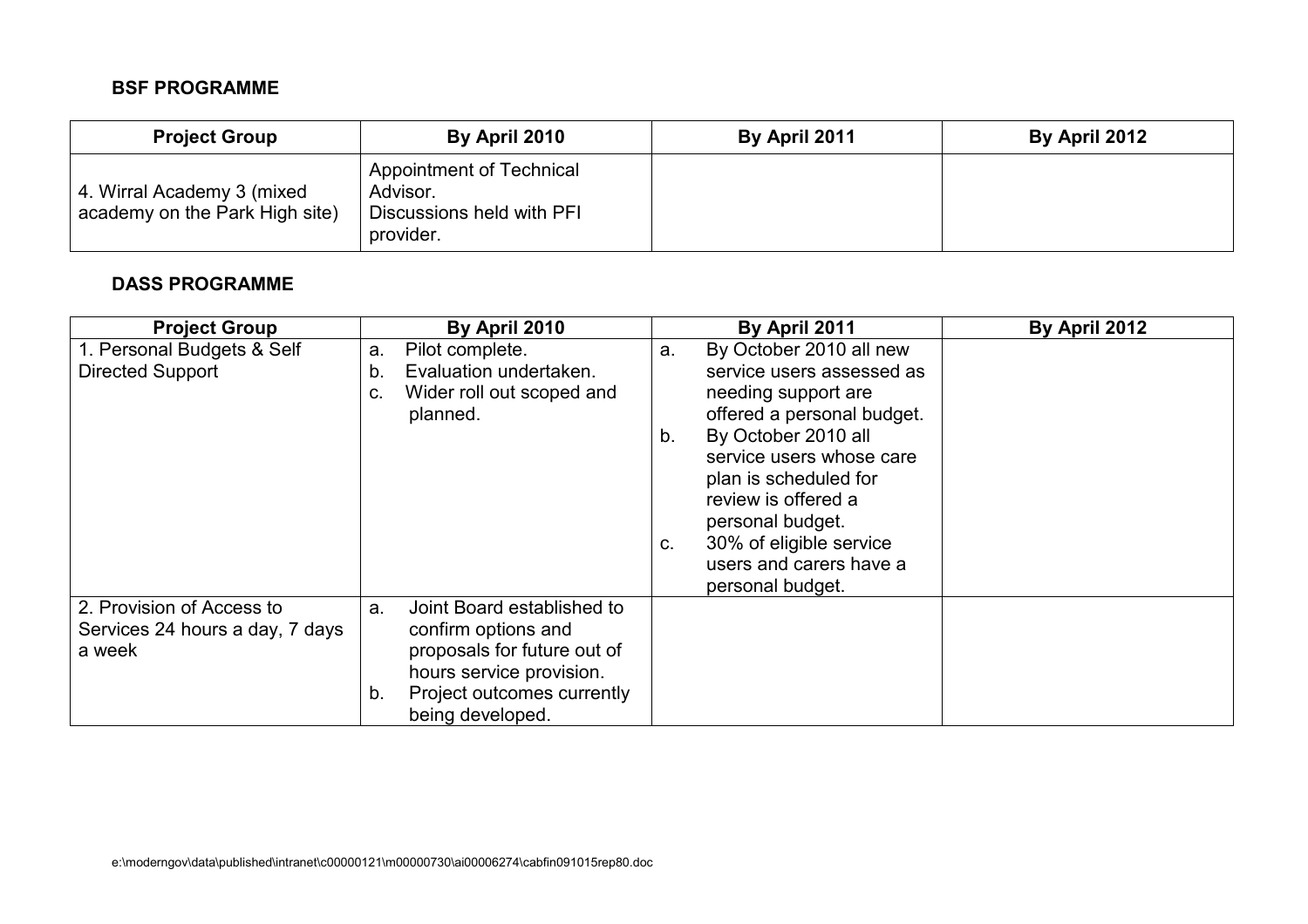## DASS PROGRAMME

| <b>Project Group</b>                                                                                                                                                  | By April 2010                                                                                                                                                                                                                                                                  | By April 2011                                                                                                                                                                                                | By April 2012                               |
|-----------------------------------------------------------------------------------------------------------------------------------------------------------------------|--------------------------------------------------------------------------------------------------------------------------------------------------------------------------------------------------------------------------------------------------------------------------------|--------------------------------------------------------------------------------------------------------------------------------------------------------------------------------------------------------------|---------------------------------------------|
| 3. Provision of locality<br><b>Reablement and Assessment</b><br><b>Services</b>                                                                                       | Transfer of long-term in-<br>a.<br>house home care to the<br>independent sector.<br>Re-provision of domiciliary<br>b.<br>care from in-house services<br>to the independent sector.<br>Phase 1 of the project<br>C.<br>completed with expansion<br>of the service to 150 staff. | Revised staffing and<br>a.<br>management structure<br>proposals submitted by<br>October 2010.                                                                                                                |                                             |
| 4. Development of strategic<br>integrated commissioning and<br>partnerships across health and<br>social care through WISP: Wirral<br><b>Integrated Services Pilot</b> | Locality teams delivering<br>a.<br>universal community<br>services established.<br>Locality commissioning<br>b.<br>arrangements developed.<br>Evaluation undertaken.<br>C.<br>Partnership agreement<br>d.<br>developed.                                                        | Organisational and<br>a.<br>management structures<br>changed.<br>Project planning<br>b.<br>undertaken in relation to<br>integration arrangements<br>for finance, HR, Legal,<br>Commissioning,<br>engagement. |                                             |
| 5. Development and<br>Implementation of an Early<br><b>Intervention Strategy</b>                                                                                      | Report drafted identifying<br>a.<br>current position.<br>Strategy developed<br>$b_{\cdot}$<br>proposing the way forward<br>Implementation of agreed<br>C.<br>strategy.                                                                                                         |                                                                                                                                                                                                              |                                             |
| 6. Care Service Strategy -<br>Viability and Design Study.                                                                                                             | Strategy submitted to<br>a.<br>Cabinet for approval.<br><b>Consultation with service</b><br>b.<br>users on strategy<br>proposals.                                                                                                                                              | Implementation of agreed<br>a.<br>strategy.                                                                                                                                                                  | Implementation of agreed<br>a.<br>strategy. |